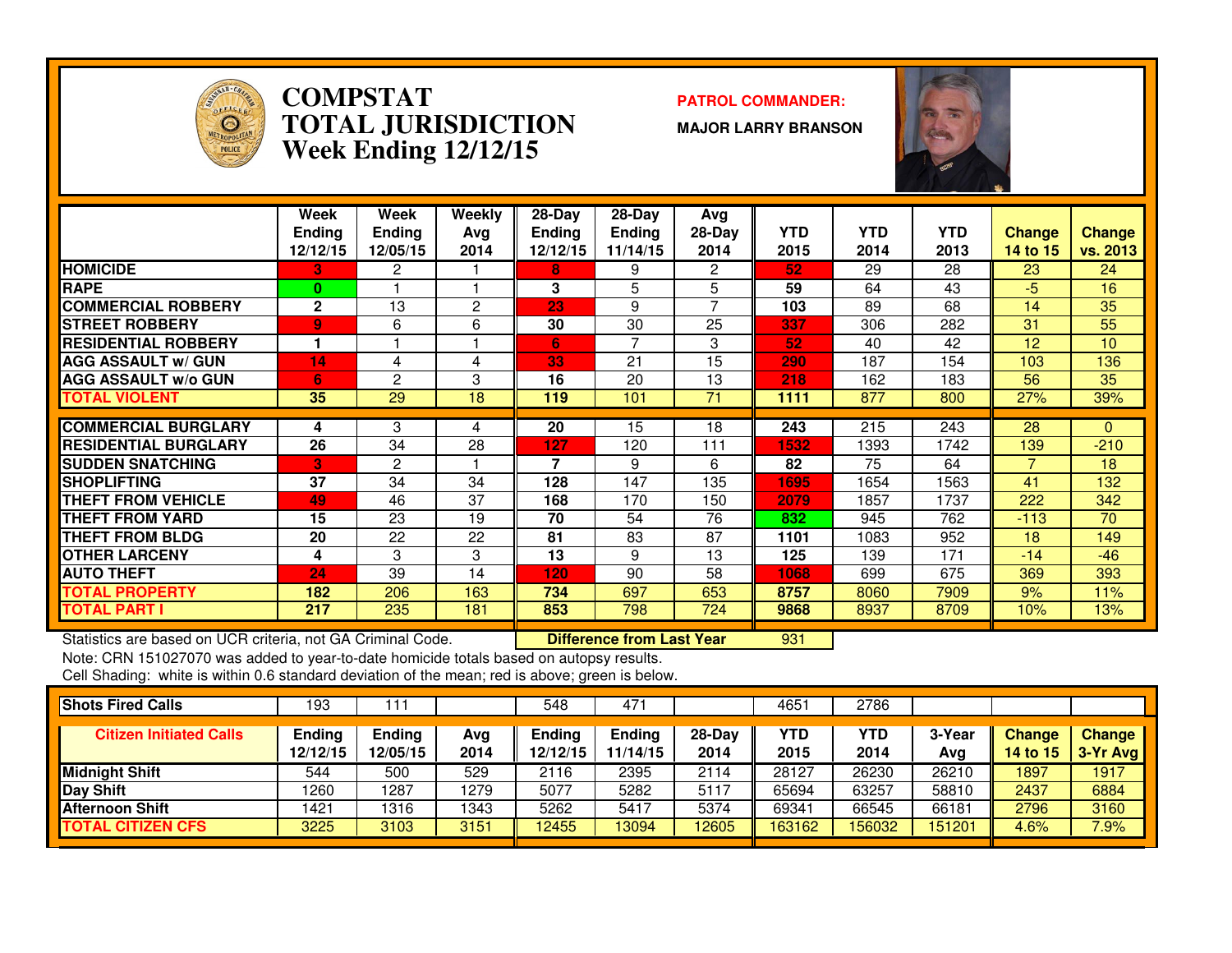

## **COMPSTAT PRECINCT COMMANDER: WEST CHATHAM PRECINCTWeek Ending 12/12/15**

**CAPT. CARL RAMEY**



|                             | Week           | Week            | <b>Weekly</b>  | $28 - Day$     | $28 - Day$    | Avg      |            |                       |                |                 |                |
|-----------------------------|----------------|-----------------|----------------|----------------|---------------|----------|------------|-----------------------|----------------|-----------------|----------------|
|                             | <b>Ending</b>  | <b>Ending</b>   | Avg            | <b>Ending</b>  | <b>Ending</b> | $28-Day$ | <b>YTD</b> | <b>YTD</b>            | <b>YTD</b>     | <b>Change</b>   | <b>Change</b>  |
|                             | 12/12/15       | 12/05/15        | 2014           | 12/12/15       | 11/14/15      | 2014     | 2015       | 2014                  | 2013           | <b>14 to 15</b> | vs. 2013       |
| <b>HOMICIDE</b>             | 0              | 0               | 0              | 0              | 3             | 0        | 4          | $\mathbf{2}^{\prime}$ | 2              | $\overline{2}$  | $\mathbf{2}$   |
| <b>RAPE</b>                 | 0              |                 | 0              | $\mathbf{2}$   |               |          | 17         | 12                    | 9              | 5               | 8              |
| <b>COMMERCIAL ROBBERY</b>   | 0              |                 | 0              |                |               |          | 15         | 16                    | 6              | -1              | 9              |
| <b>ISTREET ROBBERY</b>      | $\bf{0}$       | $\Omega$        |                | $\mathbf{2}$   |               | 3        | 26         | 32                    | 26             | $-6$            | $\overline{0}$ |
| <b>RESIDENTIAL ROBBERY</b>  |                | $\Omega$        | $\Omega$       | $\overline{2}$ |               |          | 9          | 14                    | $\overline{7}$ | $-5$            | $\overline{2}$ |
| <b>AGG ASSAULT W/ GUN</b>   |                | $\Omega$        | $\mathbf{0}$   | 3              | 3             |          | 26         | 16                    | 14             | 10              | 12             |
| <b>AGG ASSAULT w/o GUN</b>  | $\overline{2}$ | 0               | 0              | 2              | 2             | 2        | 39         | 22                    | 33             | 17              | 6              |
| <b>TOTAL VIOLENT</b>        | 4              | $\overline{2}$  | $\overline{2}$ | 12             | 12            | 9        | 136        | 114                   | 97             | 19%             | 40%            |
|                             |                |                 |                |                |               |          |            |                       |                |                 |                |
| <b>COMMERCIAL BURGLARY</b>  | 3              |                 |                | 12             | 4             | 4        | 74         | 50                    | 30             | 24              | 44             |
| <b>RESIDENTIAL BURGLARY</b> | 6              | $\overline{7}$  | 5              | 40             | 26            | 21       | 336        | 263                   | 304            | 73              | 32             |
| <b>SUDDEN SNATCHING</b>     | 0              | $\Omega$        | 0              | 0              | $\Omega$      |          | 4          |                       | $\overline{c}$ | $-3$            | $\overline{2}$ |
| <b>SHOPLIFTING</b>          | 4              | 5               | 5              | 18             | 11            | 19       | 193        | 237                   | 146            | $-44$           | 47             |
| <b>THEFT FROM VEHICLE</b>   | 17             | 11              | 6              | 54             | 41            | 26       | 390        | 314                   | 256            | 76              | 134            |
| <b>THEFT FROM YARD</b>      | 5              | 10              | 3              | 18             | 11            | 12       | 155        | 152                   | 100            | 3               | 55             |
| <b>THEFT FROM BLDG</b>      | $\mathbf{2}$   | 4               | 3              | 15             | 6             | 13       | 197        | 170                   | 133            | 27              | 64             |
| <b>OTHER LARCENY</b>        | 0              | $\Omega$        |                |                | 3             | 3        | 24         | 33                    | 16             | $-9$            | 8              |
| <b>AUTO THEFT</b>           | 7              | 18              | 3              | 50             | 31            | 12       | 250        | 143                   | 112            | 107             | 138            |
| <b>TOTAL PROPERTY</b>       | 44             | 56              | 28             | 208            | 133           | 111      | 1623       | 1369                  | 1099           | 19%             | 48%            |
| <b>TOTAL PART I</b>         | 48             | $\overline{58}$ | 30             | 220            | 145           | 121      | 1759       | 1483                  | 1196           | 19%             | 47%            |

Statistics are based on UCR criteria, not GA Criminal Code. **Difference from Last Year** <sup>276</sup>

Note: CRN 151027070 was added to year-to-date homicide totals based on autopsy results.

| <b>Shots Fired Calls</b>       | 27                                |                            |                       | 73                                    | 65                                  |                         | 524         | 375                |                      |                           |                           |
|--------------------------------|-----------------------------------|----------------------------|-----------------------|---------------------------------------|-------------------------------------|-------------------------|-------------|--------------------|----------------------|---------------------------|---------------------------|
| <b>Citizen Initiated Calls</b> | Week<br><b>Ending</b><br>12/12/15 | Week<br>Ending<br>12/05/15 | Weekly<br>Avg<br>2014 | $28-Day$<br><b>Ending</b><br>12/12/15 | 28-Day<br><b>Ending</b><br>11/14/15 | Avg<br>$28-Day$<br>2014 | YTD<br>2015 | <b>YTD</b><br>2014 | YTD<br>3-Year<br>Avg | <b>Change</b><br>14 to 15 | <b>Change</b><br>3-Yr Avg |
| <b>Midnight Shift</b>          | 113                               | 108                        | 107                   | 446                                   | 489                                 | 429                     | 5609        | 5320               | 5238                 | 289                       | 371                       |
| <b>Day Shift</b>               | 268                               | 326                        | 264                   | 1192                                  | 085                                 | 1055                    | 13944       | 2983               | 12961                | 961                       | 983                       |
| <b>Afternoon Shift</b>         | 288                               | 287                        | 279                   | 1164                                  | ' 164                               | 1115                    | 14490       | 13788              | 13693                | 702                       | 797                       |
| <b>TOTAL CITIZEN CFS</b>       | 669                               | 669                        | 650                   | 2802                                  | 2738                                | 2599                    | 34043       | 32091              | 31892                | 6.1%                      | 6.7%                      |
|                                |                                   |                            |                       |                                       |                                     |                         |             |                    |                      |                           |                           |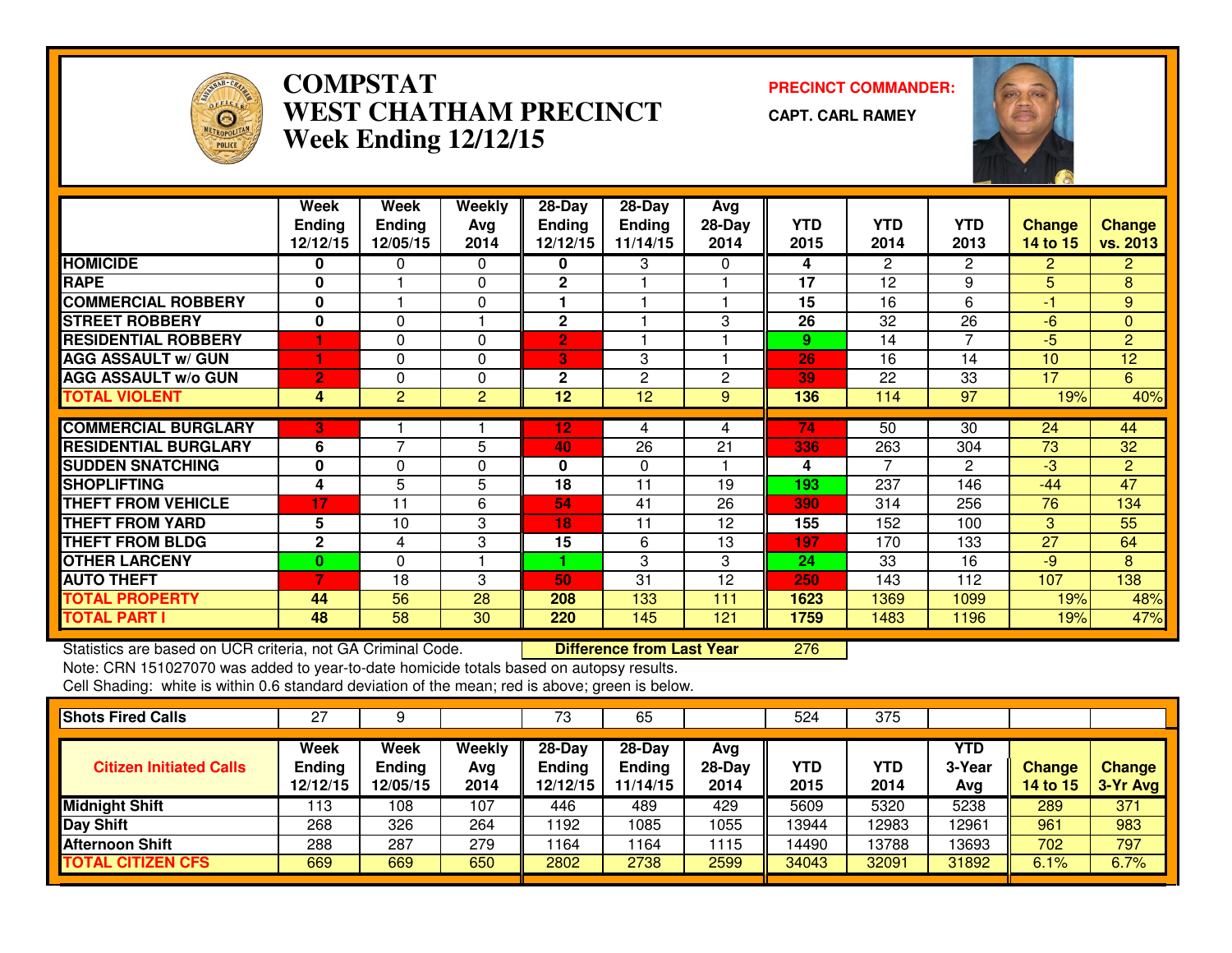

## **COMPSTAT PRECINCT COMMANDER: DOWNTOWN PRECINCTWeek Ending 12/12/15**

**CAPT. Ben Herron**



|                             | Week          | Week           | Weekly   | 28-Day        | 28-Day        | Avg            |                 |            |            |                |                |
|-----------------------------|---------------|----------------|----------|---------------|---------------|----------------|-----------------|------------|------------|----------------|----------------|
|                             | <b>Ending</b> | <b>Ending</b>  | Avg      | <b>Ending</b> | <b>Ending</b> | $28-Day$       | <b>YTD</b>      | <b>YTD</b> | <b>YTD</b> | <b>Change</b>  | <b>Change</b>  |
|                             | 12/12/15      | 12/05/15       | 2014     | 12/12/15      | 11/14/15      | 2014           | 2015            | 2014       | 2013       | 14 to 15       | vs. 2013       |
| <b>HOMICIDE</b>             | 0             | 0              | $\Omega$ |               | 4             |                | 10 <sub>1</sub> | 5.         | 9          | 5.             |                |
| <b>RAPE</b>                 | 0             | 0              | 0        | 0             | 4             |                | 16              | 14         | 9          | $\overline{2}$ | $\overline{7}$ |
| <b>COMMERCIAL ROBBERY</b>   | 0             | 0              | $\Omega$ | 0             |               |                | 11              | ⇁          | 11         | 4              | $\Omega$       |
| <b>STREET ROBBERY</b>       |               |                | 2        | 6             | 9             |                | 110             | 84         | 104        | 26             | 6              |
| <b>RESIDENTIAL ROBBERY</b>  | 0             | 0              | $\Omega$ | 0             | 3             | 0              | 9               | 4          | 8          | 5.             | 4              |
| <b>AGG ASSAULT W/ GUN</b>   | 3             | $\Omega$       |          | 5             |               | 3              | 53              | 39         | 34         | 14             | 19             |
| <b>AGG ASSAULT w/o GUN</b>  | 0             |                |          |               | 6             | 3              | 45              | 38         | 45         | ⇁              | $\overline{0}$ |
| <b>TOTAL VIOLENT</b>        | 4             | $\overline{c}$ | 4        | 13            | 28            | 16             | 254             | 191        | 220        | 33%            | 15%            |
| <b>COMMERCIAL BURGLARY</b>  | 0             | 0              |          |               |               | 3              | 26              | 43         | 34         | $-17$          | -8             |
| <b>RESIDENTIAL BURGLARY</b> |               |                | 3        | 8             | 12            | 11             | 133             | 128        | 162        | 5.             | $-29$          |
|                             |               |                |          |               |               |                |                 |            |            |                |                |
| <b>SUDDEN SNATCHING</b>     | $\bf{0}$      | 0              |          | 0             | 6             | $\overline{2}$ | 36              | 30         | 30         | 6              | 6              |
| <b>SHOPLIFTING</b>          | 5             |                | 4        | 7             | 23            | 18             | 241             | 225        | 211        | 16             | 30             |
| <b>THEFT FROM VEHICLE</b>   | 13            | 13             | 9        | 39            | 28            | 36             | 393             | 460        | 354        | $-67$          | 39             |
| <b>THEFT FROM YARD</b>      | 3             | 3              | 5        | 16            | 11            | 21             | 213             | 260        | 226        | $-47$          | $-13$          |
| <b>THEFT FROM BLDG</b>      | 5             | $\overline{7}$ | 5        | 19            | 22            | 21             | 216             | 265        | 183        | $-49$          | 33             |
| <b>OTHER LARCENY</b>        | $\bf{0}$      |                |          | 2             |               | $\overline{2}$ | 19              | 27         | 39         | $-8$           | $-20$          |
| <b>AUTO THEFT</b>           |               | $\overline{7}$ | 3        | 16            | 20            | 11             | 196             | 130        | 111        | 66             | 85             |
| <b>TOTAL PROPERTY</b>       | 28            | 33             | 31       | 108           | 124           | 125            | 1473            | 1568       | 1350       | $-6%$          | 9%             |
| <b>TOTAL PART I</b>         | 32            | 35             | 35       | 121           | 152           | 141            | 1727            | 1759       | 1570       | $-2%$          | 10%            |

Statistics are based on UCR criteria, not GA Criminal Code. **Difference from Last Year**  -32Note: CRN 151027070 was added to year-to-date homicide totals based on autopsy results.

| <b>Shots Fired Calls</b>       | 30                                | 10                         |                       | 80                                    | 90                                    |                         | 765         | 480         |                             |                           |                           |
|--------------------------------|-----------------------------------|----------------------------|-----------------------|---------------------------------------|---------------------------------------|-------------------------|-------------|-------------|-----------------------------|---------------------------|---------------------------|
| <b>Citizen Initiated Calls</b> | Week<br><b>Ending</b><br>12/12/15 | Week<br>Ending<br>12/05/15 | Weekly<br>Avg<br>2014 | $28-Day$<br><b>Ending</b><br>12/12/15 | $28-Day$<br><b>Ending</b><br>11/14/15 | Avg<br>$28-Day$<br>2014 | YTD<br>2015 | YTD<br>2014 | <b>YTD</b><br>3-Year<br>Avg | Change<br><b>14 to 15</b> | <b>Change</b><br>3-Yr Avg |
| <b>Midnight Shift</b>          | 121                               | 90                         | 114                   | 433                                   | 523                                   | 457                     | 6012        | 5700        | 5677                        | 312                       | 335                       |
| <b>Day Shift</b>               | $21^{\circ}$                      | 203                        | 223                   | 804                                   | 933                                   | 891                     | 11622       | 1064        | 11008                       | 558                       | 614                       |
| <b>Afternoon Shift</b>         | 232                               | 210                        | 244                   | 851                                   | 988                                   | 976                     | 12517       | 12146       | 11979                       | 371                       | 538                       |
| <b>TOTAL CITIZEN CFS</b>       | 564                               | 503                        | 581                   | 2088                                  | 2444                                  | 2324                    | 30151       | 28910       | 28664                       | 4.3%                      | 5.2%                      |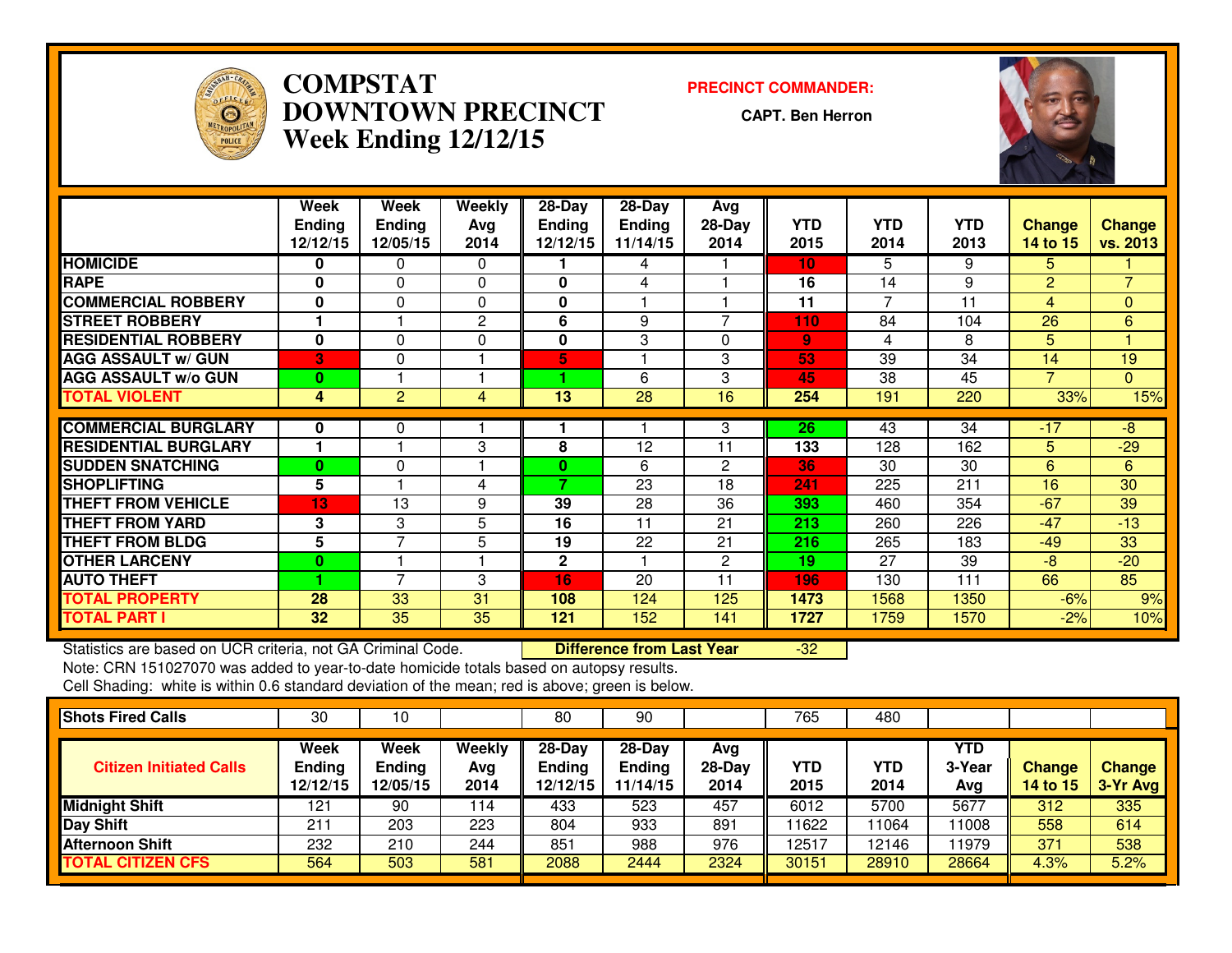

# **COMPSTAT PRECINCT COMMANDER: CENTRAL PRECINCT CAPT. DEVONN ADAMSWeek Ending 12/12/15**



|                             | Week<br><b>Ending</b><br>12/12/15 | Week<br><b>Ending</b><br>12/05/15 | Weekly<br>Ava<br>2014 | $28$ -Day<br><b>Ending</b><br>12/12/15 | $28$ -Day<br><b>Ending</b><br>11/14/15 | Avg<br>$28-Day$<br>2014 | <b>YTD</b><br>2015 | <b>YTD</b><br>2014 | <b>YTD</b><br>2013 | <b>Change</b><br>14 to 15 | <b>Change</b><br>vs. 2013 |
|-----------------------------|-----------------------------------|-----------------------------------|-----------------------|----------------------------------------|----------------------------------------|-------------------------|--------------------|--------------------|--------------------|---------------------------|---------------------------|
| <b>HOMICIDE</b>             | $\mathbf{2}$                      |                                   | $\Omega$              | 3                                      | 2                                      |                         | 18                 | 14                 | 11                 | 4                         | 7.                        |
| <b>RAPE</b>                 | 0                                 | $\Omega$                          | $\Omega$              |                                        | 0                                      |                         | 9                  | 13                 | 6                  | -4                        | 3 <sup>°</sup>            |
| <b>COMMERCIAL ROBBERY</b>   | $\bf{0}$                          | 4                                 | 0                     | 6                                      |                                        |                         | 18                 | 15                 | 13                 | 3                         | 5                         |
| <b>ISTREET ROBBERY</b>      | 5                                 | 3                                 | 2                     | 10                                     | 13                                     | 8                       | 98                 | 99                 | 68                 | $-1$                      | 30                        |
| <b>RESIDENTIAL ROBBERY</b>  | $\bf{0}$                          | $\Omega$                          | 0                     | $\overline{2}$                         | 2                                      | 0                       | 11                 | 3                  | 7                  | 8                         | 4                         |
| <b>AGG ASSAULT w/ GUN</b>   | 7                                 | 2                                 | $\overline{2}$        | 14                                     | 6                                      | 6                       | 106                | 74                 | 53                 | 32                        | 53                        |
| <b>AGG ASSAULT w/o GUN</b>  |                                   | $\Omega$                          |                       | 5                                      | 4                                      | 3                       | 55                 | 42                 | 52                 | 13                        | 3                         |
| <b>TOTAL VIOLENT</b>        | 15                                | 10                                | 5                     | 41                                     | 28                                     | 21                      | 315                | 260                | 210                | 21%                       | 50%                       |
|                             |                                   |                                   |                       |                                        |                                        |                         |                    |                    |                    |                           |                           |
| <b>COMMERCIAL BURGLARY</b>  |                                   | 2                                 |                       | 5                                      | 5                                      | 4                       | 65                 | 46                 | 84                 | 19                        | $-19$                     |
| <b>RESIDENTIAL BURGLARY</b> | 6                                 | 14                                | 9                     | 30                                     | 26                                     | 34                      | 393                | 432                | 450                | $-39$                     | $-57$                     |
| <b>SUDDEN SNATCHING</b>     | $\overline{2}$                    |                                   | $\mathbf{0}$          | 4                                      |                                        |                         | 15                 | 17                 | 12                 | $-2$                      | 3                         |
| <b>ISHOPLIFTING</b>         | $\mathbf{2}$                      | 2                                 | $\overline{2}$        | 8                                      | 12                                     | 8                       | 97                 | 97                 | 95                 | $\Omega$                  | 2                         |
| <b>THEFT FROM VEHICLE</b>   | 5.                                | 10                                | 9                     | 30                                     | 27                                     | 36                      | 544                | 438                | 442                | 106                       | 102                       |
| <b>THEFT FROM YARD</b>      | 3                                 | 5                                 | 5                     | 16                                     | 13                                     | 20                      | 191                | 250                | 208                | $-59$                     | $-17$                     |
| <b>THEFT FROM BLDG</b>      | 5                                 | $\mathbf{2}$                      | 4                     | 14                                     | 16                                     | 18                      | 208                | 228                | 202                | $-20$                     | 6                         |
| <b>OTHER LARCENY</b>        | 0                                 |                                   |                       | 3                                      | 2                                      | 2                       | 36                 | 20                 | 32                 | 16                        | $\overline{4}$            |
| <b>AUTO THEFT</b>           | 6                                 | 5                                 | 4                     | 25                                     | 10                                     | 17                      | 255                | 213                | 203                | 42                        | 52                        |
| <b>TOTAL PROPERTY</b>       | 30                                | 42                                | 35                    | 135                                    | 112                                    | 141                     | 1804               | 1741               | 1728               | 4%                        | 4%                        |
| <b>TOTAL PART I</b>         | 45                                | 52                                | 40                    | 176                                    | 140                                    | 162                     | 2119               | 2001               | 1938               | 6%                        | 9%                        |

Statistics are based on UCR criteria, not GA Criminal Code. **Difference from Last Year** <sup>118</sup>

Note: CRN 151027070 was added to year-to-date homicide totals based on autopsy results.

| <b>Shots Fired Calls</b>       | 6.                                | 4                                 |                              | 78                           | 156                                   |                       | 764         | 850                |                      |                           |                           |
|--------------------------------|-----------------------------------|-----------------------------------|------------------------------|------------------------------|---------------------------------------|-----------------------|-------------|--------------------|----------------------|---------------------------|---------------------------|
| <b>Citizen Initiated Calls</b> | Week<br><b>Ending</b><br>12/12/15 | Week<br><b>Ending</b><br>12/05/15 | <b>Weekly</b><br>Ava<br>2014 | 28-Day<br>Ending<br>12/12/15 | $28-Dav$<br><b>Ending</b><br>11/14/15 | Avg<br>28-Day<br>2014 | YTD<br>2015 | <b>YTD</b><br>2014 | YTD<br>3-Year<br>Avg | Change<br><b>14 to 15</b> | <b>Change</b><br>3-Yr Avg |
| <b>Midnight Shift</b>          | 120                               | 136                               | 116                          | 480                          | 517                                   | 463                   | 6249        | 5722               | 5732                 | 527                       | 517                       |
| <b>Day Shift</b>               | 250                               | 255                               | 268                          | 1034                         | 1089                                  | 1074                  | 13493       | 13277              | 12692                | 216                       | 801                       |
| <b>Afternoon Shift</b>         | 302                               | 277                               | 274                          | 132                          | 1089                                  | 1098                  | 14498       | 13576              | 13684                | 922                       | 814                       |
| <b>TOTAL CITIZEN CFS</b>       | 672                               | 668                               | 659                          | 2646                         | 2695                                  | 2635                  | 34240       | 32575              | 32108                | 5.1%                      | 6.6%                      |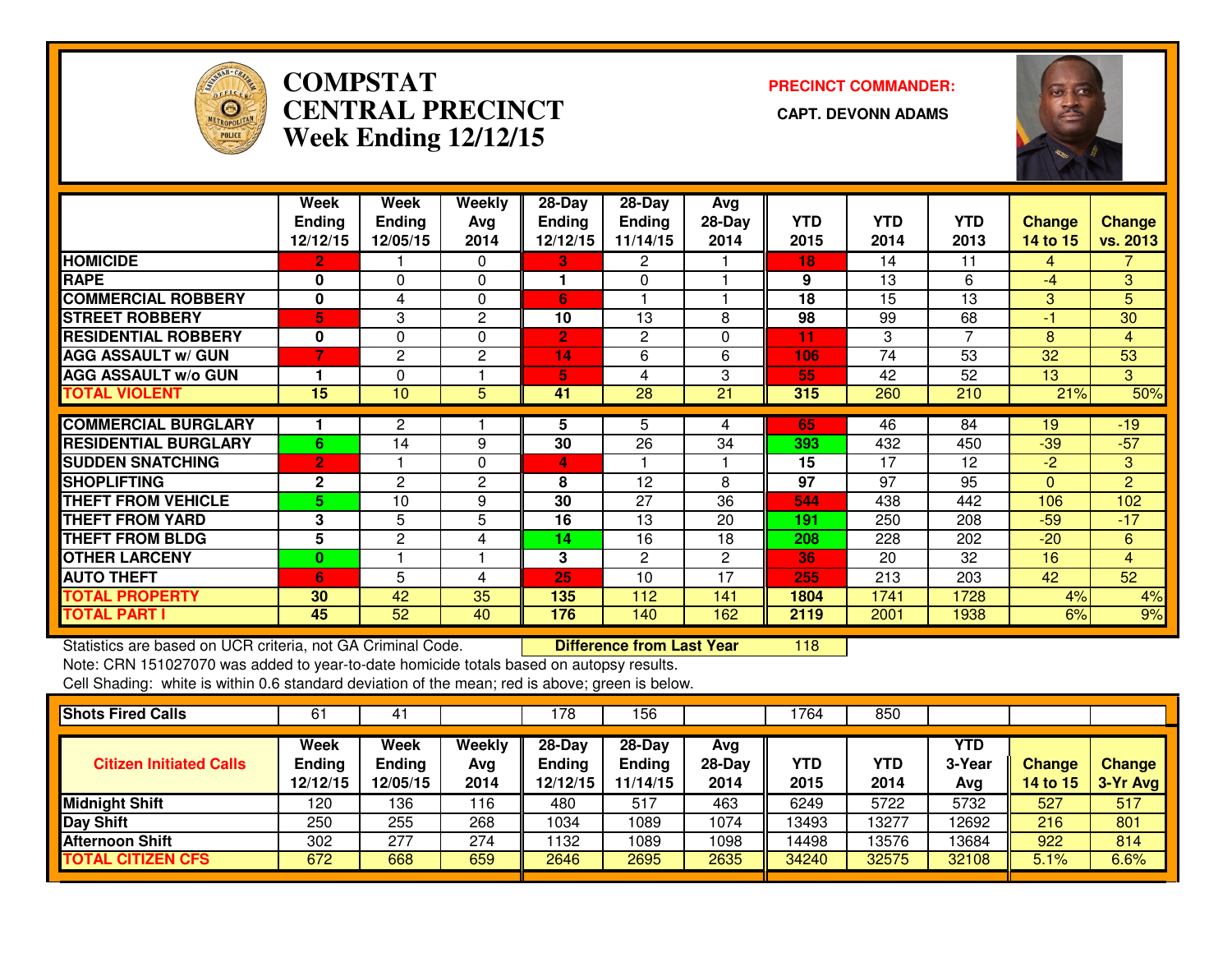

## **COMPSTAT PRECINCT COMMANDER: SOUTHSIDE PRECINCT CAPT. TERRY SHOOPWeek Ending 12/12/15**



|                                                             | Week<br><b>Ending</b><br>12/12/15 | Week<br><b>Ending</b><br>12/05/15 | Weekly<br>Avg<br>2014 | $28 - Day$<br><b>Ending</b><br>12/12/15 | 28-Day<br><b>Ending</b><br>11/14/15 | Avg<br>$28-Day$<br>2014 | <b>YTD</b><br>2015 | <b>YTD</b><br>2014 | <b>YTD</b><br>2013 | <b>Change</b><br>14 to 15 | <b>Change</b><br>vs. 2013 |
|-------------------------------------------------------------|-----------------------------------|-----------------------------------|-----------------------|-----------------------------------------|-------------------------------------|-------------------------|--------------------|--------------------|--------------------|---------------------------|---------------------------|
| <b>HOMICIDE</b>                                             | 0                                 | $\Omega$                          | $\mathbf 0$           |                                         | 0                                   | 0                       | 7                  | $\overline{2}$     | 4                  | 5.                        | 3                         |
| <b>RAPE</b>                                                 | 0                                 | 0                                 | 0                     | 0                                       | 0                                   |                         | 8                  | 10                 | 11                 | $-2$                      | $-3$                      |
| <b>COMMERCIAL ROBBERY</b>                                   |                                   | 5                                 | 1                     | 11                                      | $\mathbf{2}$                        | 3                       | 25                 | 34                 | 23                 | $-9$                      | $\overline{2}$            |
| <b>STREET ROBBERY</b>                                       | 1                                 | $\Omega$                          | $\overline{1}$        | 3                                       | $\overline{c}$                      | 4                       | 41                 | 48                 | 32                 | $-7$                      | 9                         |
| <b>RESIDENTIAL ROBBERY</b>                                  | $\mathbf 0$                       | $\Omega$                          | $\Omega$              |                                         | $\Omega$                            |                         | 14                 | 12                 | 10                 | $\overline{2}$            | 4                         |
| <b>AGG ASSAULT w/ GUN</b>                                   |                                   | 0                                 | 0                     | $\overline{2}$                          | 3                                   |                         | 30                 | 14                 | 15                 | 16                        | 15                        |
| <b>AGG ASSAULT w/o GUN</b>                                  |                                   | 0                                 | 0                     | $\overline{2}$                          | $\overline{c}$                      | $\overline{c}$          | 28                 | 21                 | 24                 | $\overline{7}$            | $\overline{4}$            |
| <b>TOTAL VIOLENT</b>                                        | 4                                 | 5                                 | 3                     | $\overline{20}$                         | 9                                   | 11                      | 153                | 141                | 119                | 9%                        | 29%                       |
| <b>COMMERCIAL BURGLARY</b>                                  | 0                                 | 0                                 |                       | $\mathbf{2}$                            | 2                                   | 3                       | 50                 | 38                 | 51                 | 12                        | $-1$                      |
| <b>RESIDENTIAL BURGLARY</b>                                 | 8                                 | 4                                 | 5                     | 25                                      | $\overline{25}$                     | $\overline{18}$         | 302                | 224                | $\overline{374}$   | $\overline{78}$           | $-72$                     |
| <b>SUDDEN SNATCHING</b>                                     |                                   |                                   |                       |                                         |                                     |                         |                    | 11                 |                    |                           |                           |
|                                                             | 0                                 | $\Omega$                          | 0                     |                                         | 2                                   |                         | 15                 |                    | 12                 | 4                         | 3                         |
| <b>SHOPLIFTING</b>                                          | 20                                | $\overline{22}$                   | $\overline{13}$       | 76                                      | 60                                  | 51                      | 716                | 619                | 707                | 97                        | 9                         |
| <b>THEFT FROM VEHICLE</b>                                   | 6                                 | 12                                | 7                     | 28                                      | $\overline{30}$                     | 27                      | 390                | 339                | 331                | 51                        | 59                        |
| <b>THEFT FROM YARD</b>                                      | 3                                 | 2                                 | 2                     | 12                                      | 9                                   | 9                       | 118                | 110                | 105                | 8                         | 13                        |
| <b>THEFT FROM BLDG</b>                                      | 0                                 | 6                                 | 4                     | 15                                      | 17                                  | 17                      | 239                | 212                | 242                | 27                        | $-3$                      |
| <b>OTHER LARCENY</b>                                        | 4                                 | 0                                 |                       | 5.                                      | $\overline{2}$                      | $\overline{c}$          | 25                 | 28                 | 45                 | $-3$                      | $-20$                     |
| <b>AUTO THEFT</b>                                           | 4                                 | 3                                 | 2                     | 12                                      | 17                                  | 8                       | 190                | 93                 | 107                | $\overline{97}$           | 83                        |
| <b>TOTAL PROPERTY</b>                                       | 45                                | 49                                | 34                    | $\overline{\mathbf{176}}$               | 164                                 | 136                     | 2045               | 1674               | 1974               | 22%                       | 4%                        |
| <b>TOTAL PART I</b>                                         | 49                                | 54                                | 37                    | 196                                     | 173                                 | 148                     | 2198               | 1815               | 2093               | 21%                       | 5%                        |
| Statistics are based on UCR criteria, not GA Criminal Code. |                                   |                                   |                       |                                         | <b>Difference from Last Year</b>    |                         | 383                |                    |                    |                           |                           |

Statistics are based on UCR criteria, not GA Criminal Code. **Difference from Last Year** 

Note: CRN 151027070 was added to year-to-date homicide totals based on autopsy results.

| <b>Shots Fired Calls</b>       | 18                                |                                          |                              | 55                                      | 44                                    |                         | 465                | 316         |                      |                           |                           |
|--------------------------------|-----------------------------------|------------------------------------------|------------------------------|-----------------------------------------|---------------------------------------|-------------------------|--------------------|-------------|----------------------|---------------------------|---------------------------|
| <b>Citizen Initiated Calls</b> | Week<br><b>Ending</b><br>12/12/15 | <b>Week</b><br><b>Ending</b><br>12/05/15 | <b>Weekly</b><br>Avg<br>2014 | $28 - Day$<br><b>Ending</b><br>12/12/15 | $28-Dav$<br><b>Ending</b><br>11/14/15 | Ava<br>$28-Day$<br>2014 | <b>YTD</b><br>2015 | YTD<br>2014 | YTD<br>3-Year<br>Avg | <b>Change</b><br>14 to 15 | <b>Change</b><br>3-Yr Avg |
| <b>Midnight Shift</b>          | 84                                | 74                                       | 91                           | 342                                     | 407                                   | 363                     | 4931               | 4477        | 4544                 | 454                       | 387                       |
| Day Shift                      | 271                               | 248                                      | 259                          | 1029                                    | 1049                                  | 1038                    | 13515              | 12838       | 12692                | 677                       | 823                       |
| <b>Afternoon Shift</b>         | 283                               | 246                                      | 259                          | 991                                     | 1005                                  | 1034                    | 13225              | 12753       | 12660                | 472                       | 565                       |
| <b>TOTAL CITIZEN CFS</b>       | 638                               | 568                                      | 609                          | 2362                                    | 2461                                  | 2435                    | 31671              | 30068       | 29896                | 5.3%                      | 5.9%                      |
|                                |                                   |                                          |                              |                                         |                                       |                         |                    |             |                      |                           |                           |